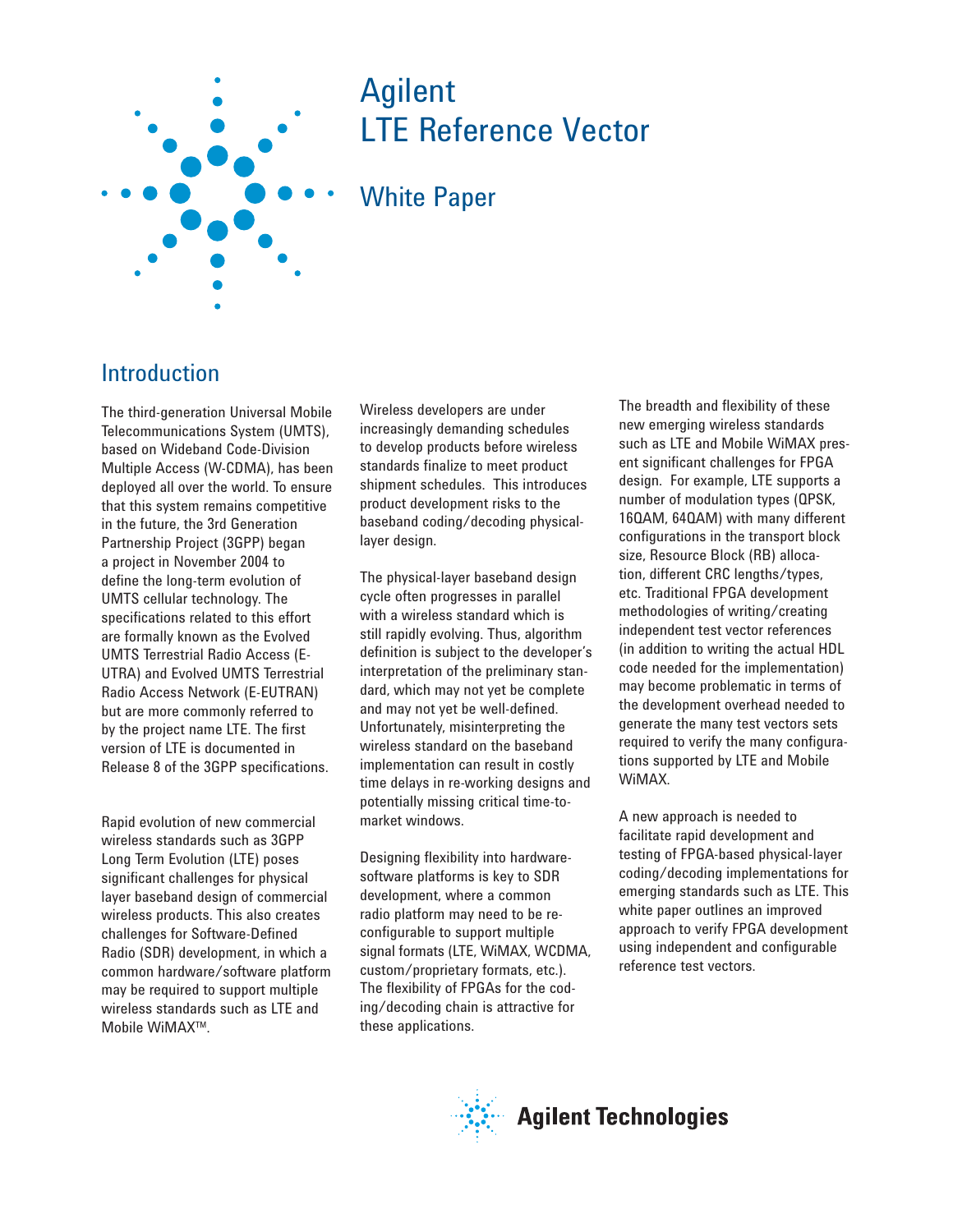## FPGA Development—Today's Existing Approach

FPGA developers typically start with system specifications that include behavioral requirements. These specifications will likely have some level of mathematical or pseudo-code representation, and may be part of a wireless standard which is still evolving and incomplete.

The FPGA development team will interpret these specifications and may develop reference models to generate stimulus inputs and expected outputs. These values, often called test vectors, will be used in testing of the synthesizable RTL (register transfer level) HDL code used to generate the actual design through synthesis and backend map, place and route tools.

These reference models are typically simulated at a higher level of abstraction than the simulation done at FPGA RTL level simulation, often using cycle based simulation models which run significantly faster than timing wheel simulations used for RTL development. These RTL simulations, while not gate-level timing accurate (timing closure is gained through static analysis at the backend point), still use fractions of the clock cycle to test for details not appropriate for behavioral high level simulation.

To summarize, today's approach to FPGA development highlights several key challenges:

- FPGA development can occur in parallel with an evolving wireless standard.
- Wireless standard may be incom-• plete, and subject to interpretation.
- Standards interpretation introduces risk in developing both the reference models and FPGA HDL code.

These items, combined with the many possible configurations supported by emerging standards such as LTE, highlight a need for an improved approach.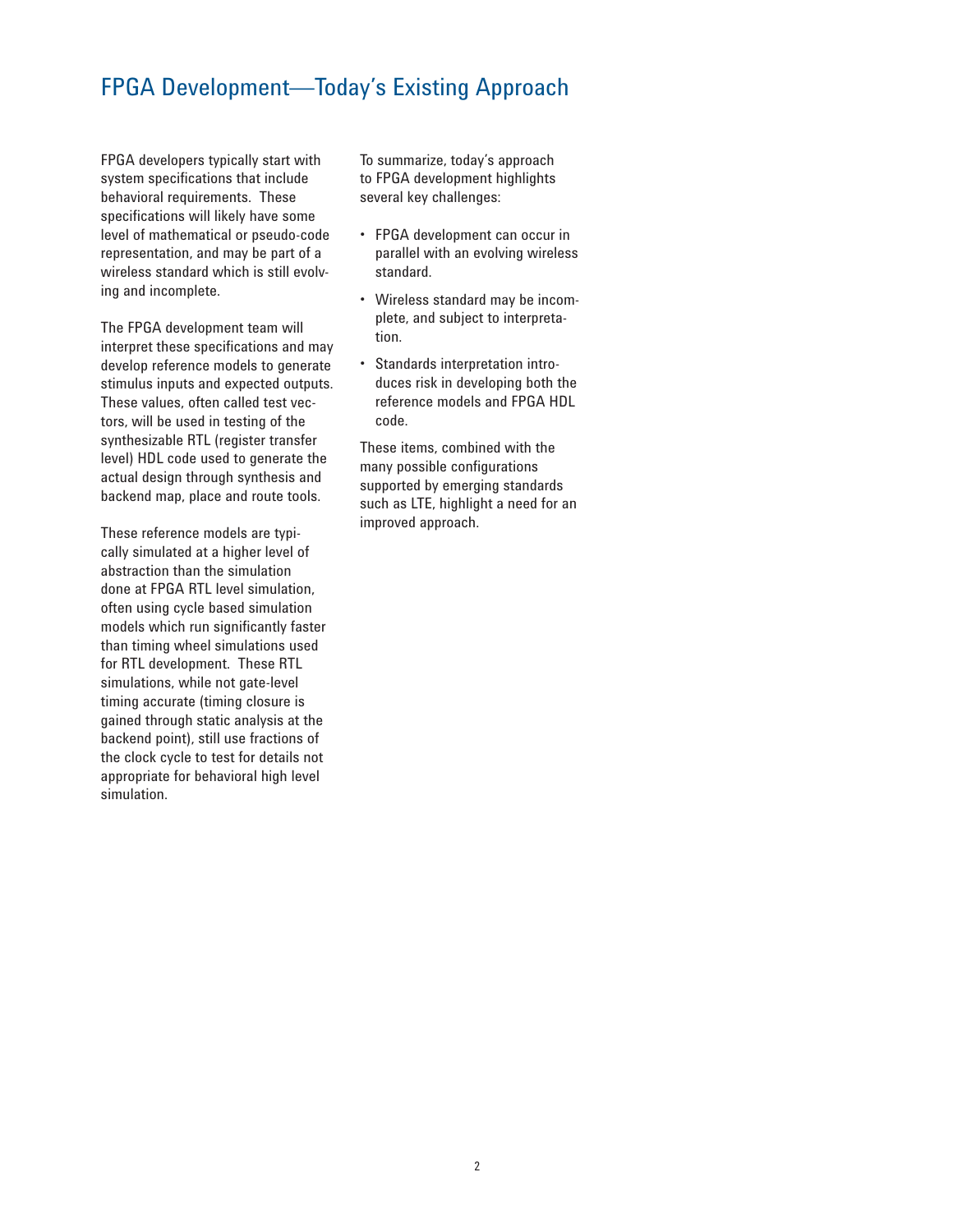## An Improved Approach--Configurable Reference Test Vectors

As mentioned in the previous section, FPGA developers need reference test vectors to verify that their design conforms to the wireless standard/specification. For LTE, this can present significant development time overhead, given the many configurations supported by the LTE standard. Complex blocks, such as the Turbo coder/decoder, may involve significant time to write and then create a behavioral test vector reference from scratch. Unfortunately, this can extend the development time already required for the primary task at hand- -writing the HDL code for the actual FPGA implementation.

In addition to the development time overhead, there is significant risk associated with this approach: the FPGA developer is writing/creating

their own behavioral verification vectors to check their HDL code. This is analogous to an author writing their own spell checker. If an author is unsure about the spelling of a word, or convinced that a word is spelled in a particular manner, then spell checking with a self-written spell checker can be ineffective in verifying the spelling. The same holds true for FPGA development. If the LTE standard is misinterpreted when writing the HDL code, the same misinterpretation may be repeated when writing/creating the behavioral vector reference.

A commercial independent test vector reference which is parameterized and configurable for the many supported LTE configurations can help address these challenges.

This is conceptually illustrated in Figure 1, where vectors are generated with the independent test vector reference using the same stimulus that is applied to the HDL simulator. The HDL simulator output is then compared to the independent test vector reference to verify that they agree behaviorally.

If they do agree, the interpretation of the wireless standard is consistent. If they don't agree, further de-bugging can be performed with the intermediate nodes of the independent test vector reference. The simulated test vector reference algorithms can also be customized to achieve consistency, if needed to resolve differences in standards interpretation.



*Figure 1. A conceptual illustration, using independent test vector references, which are*  parameterized and configurable for the many supported LTE configurations.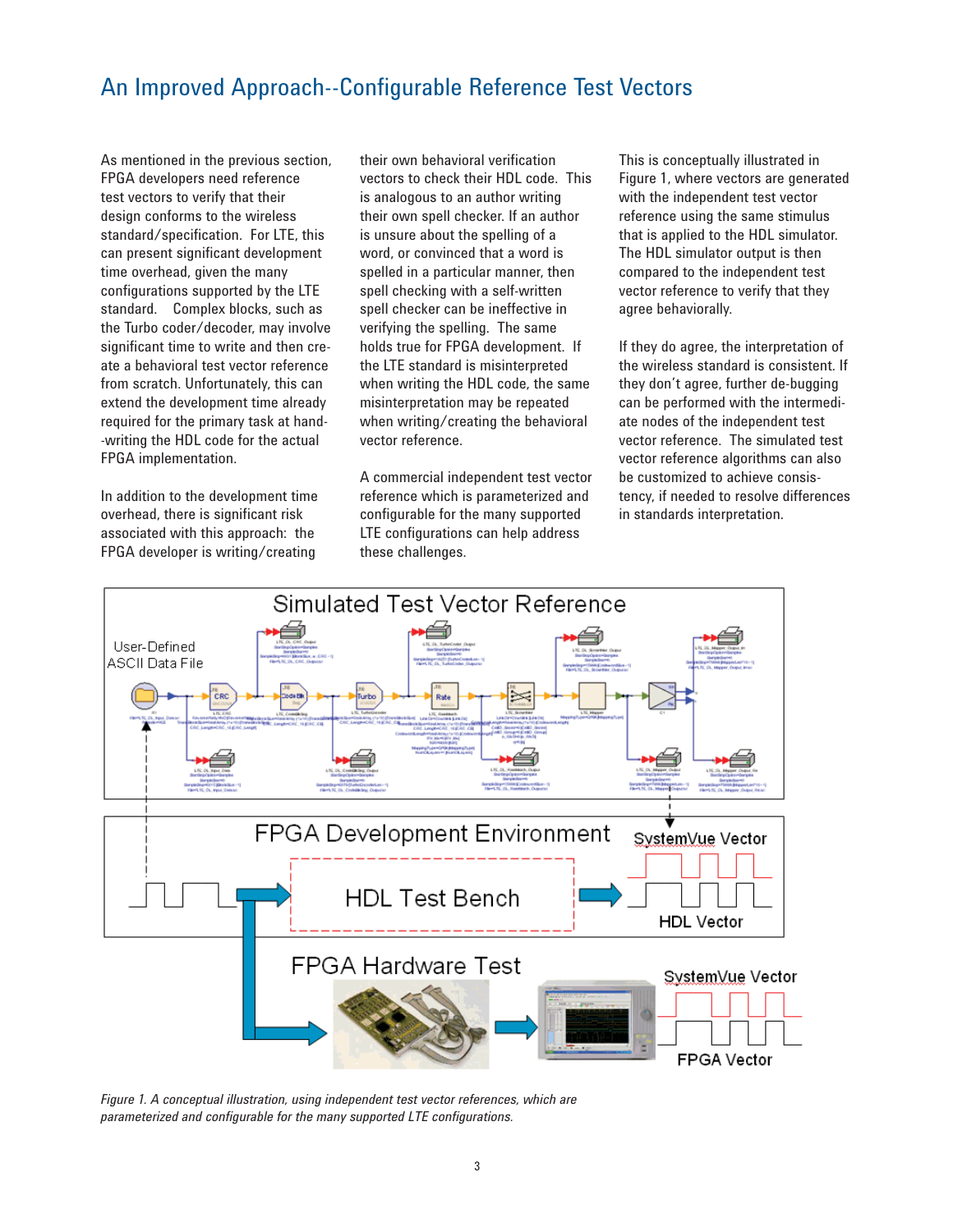## SystemVue Reference Test Vectors



An example of an LTE commercial test vector reference is shown in Figure 2.

*Figure 2. An example of SystemVue's LTE vector generation.*

 This is the LTE Uplink coding chain test vector reference from Agilent's SystemVue. This coding chain reflects the uplink coding defined in 3GPP specification TS36.212 and TS36.211.

When simulated, test vectors are generated at each stage of the coding chain and stored out as ASCII files for compatibility with other tools used in an FPGA flow.



Figure 3. Changing SystemVue LTE test vector configurations.

Test vectors can be stored with userdefined formats to fit into existing FPGA tool flows, such as:

- Floating point (default).
- Fixed point with user-defined precision.
- Integer.

The MathLang scripting capability in SystemVue also can be used to customize the test vectors into userdefined formats.

SystemVue vectors can be used for end-to-end HDL simulations and FPGA testing of LTE coding/decoding chains. Intermediate stage vectors can also be used for HDL simulations and FPGA testing of subsections or individual coding/decoding blocks. Intermediate stage vectors are particularly useful in debugging test vector discrepancies, as described in the next section.

There are pre-configured SystemVue reference designs for the LTE Uplink (UL) and Downlink (DL) channel coding, and UL and DL channel decoding. LTE test vector configurations can be easily modified by the user by changing parameters in the SystemVue workspace as shown in Figure 3. Changing parameters in the workspace as shown below automatically propagates the changes to the corresponding SystemVue LTE models.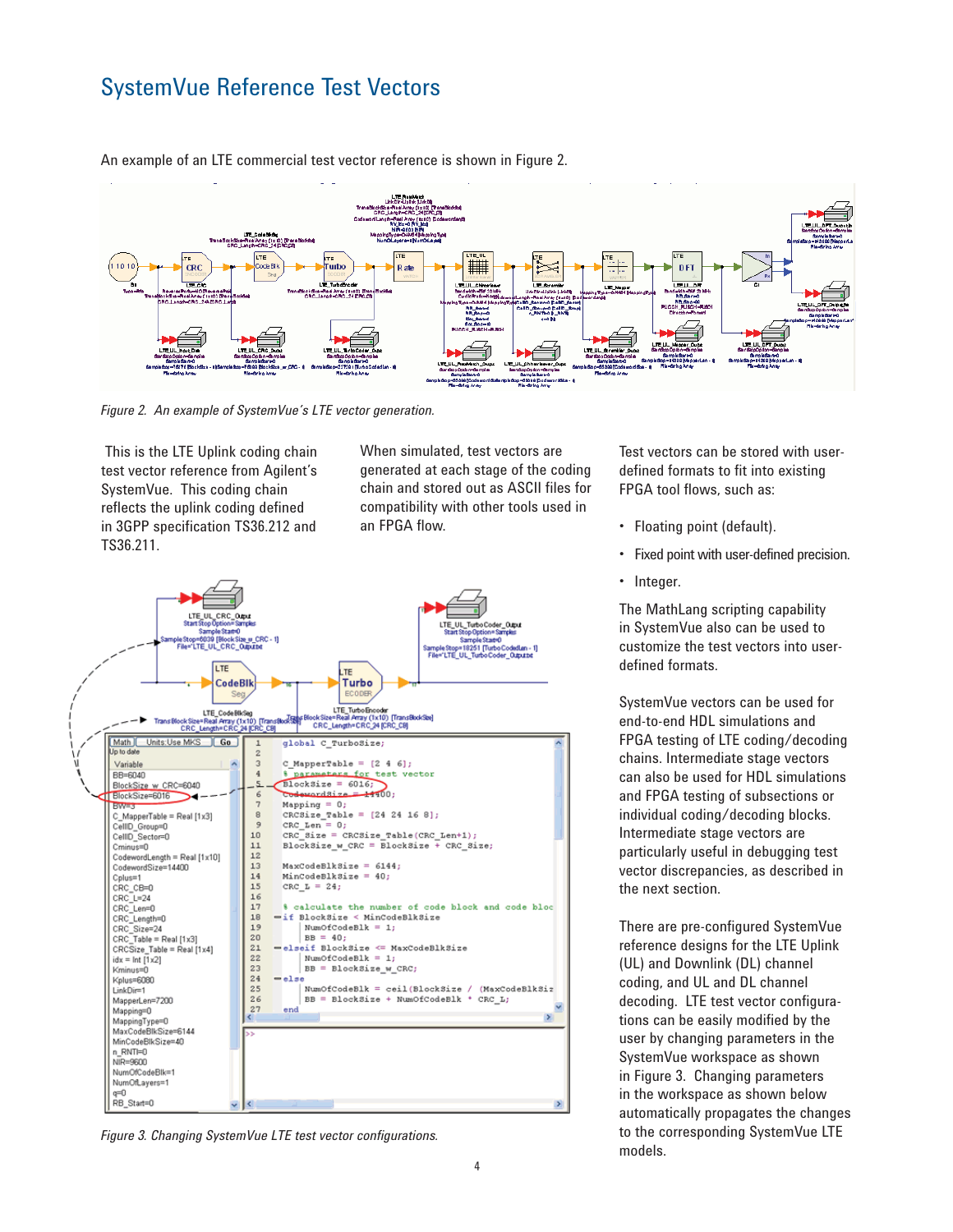## Debugging a Discrepancy

There are several options available if a discrepancy is found between the HDL vectors and the SystemVue vectors.

It can be difficult to diagnose an issue when a discrepancy occurs in using end-to-end vectors. An example is having a bit reversal in the UL de-interleaver, which could propagate discrepancies along the entire decoding chain, including the de-rate matching, Turbo decoding, code block de-segmenting, and CRC decoding. In instances like these, it is helpful to use intermediate stage test vectors to provide more resolution and fidelity in debugging discrepancies, as illustrated in Figure 4.



*Figure 4. Using intermediate stage vectors for debugging.*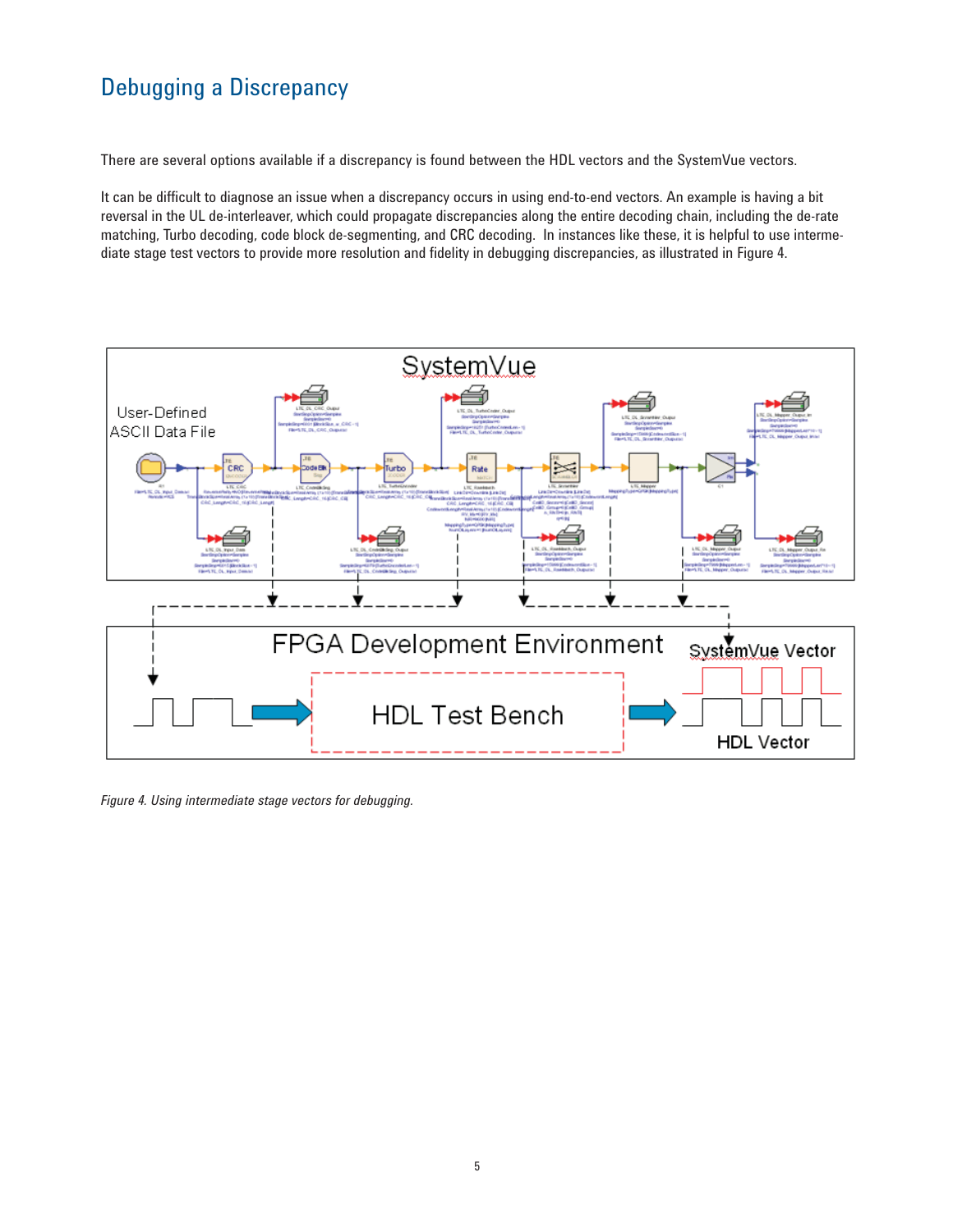## Debugging a Discrepancy, Continued

It can also be useful to bring the HDL into SystemVue for direct comparison to the simulated test vector references in the SystemVue simulation environment. Figure 5 shows an example where HDL co-simulation is used to directly compare vectors with the simulated model.

Several potential issues can result in a discrepancy between the two sets of vectors:

- 1) A difference in the interpretation of the standard when writing the HDL code
- 2) A difference in the interpretation of the standard in the SystemVue model
- 3) An error in the HDL code or HDL test bench

Once the block(s) causing the discrepancy has been identified, there are several options available to resolve it.



*Figure 5. Using HDL co-simulation in SystemVue for debugging.*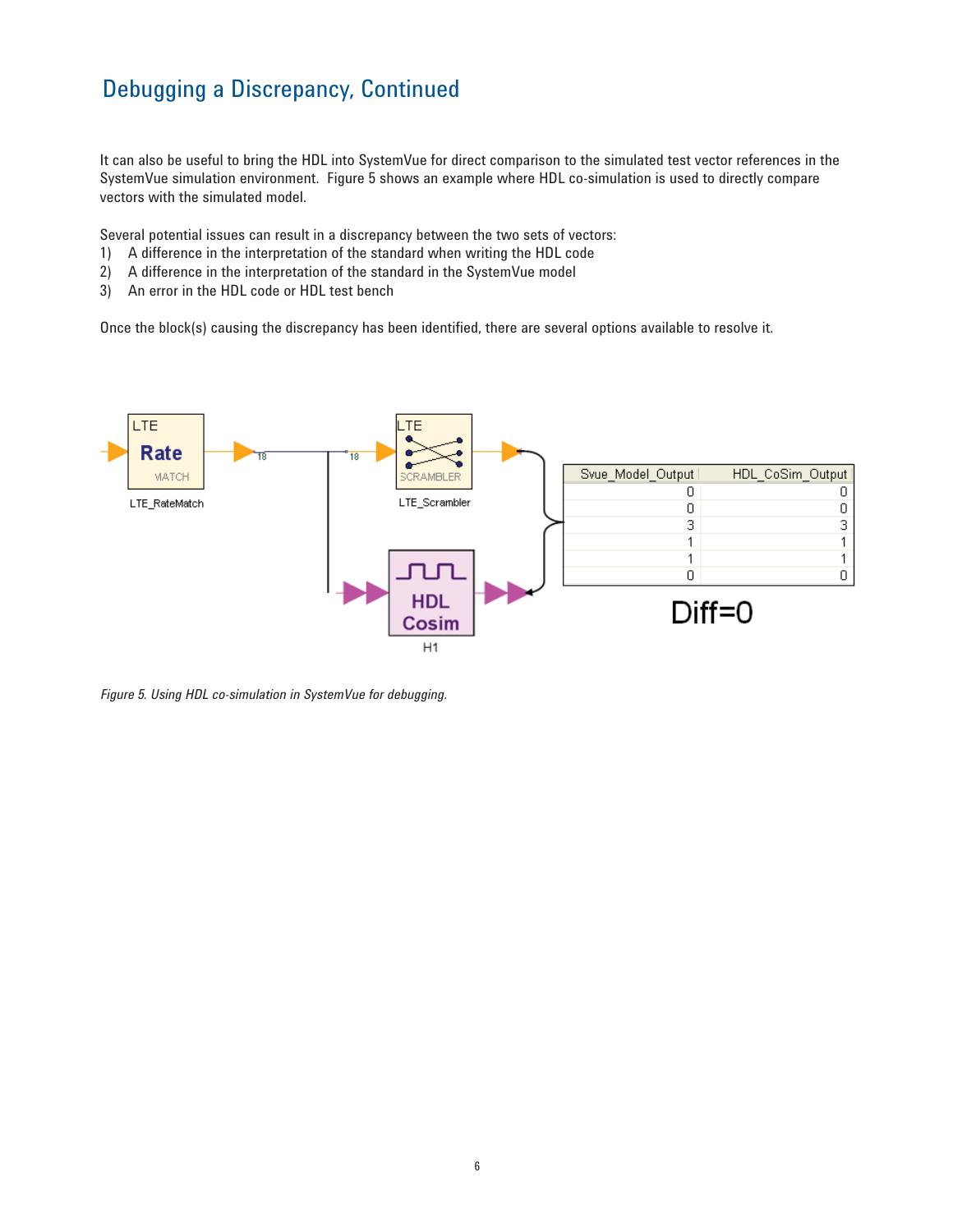## Debugging a Discrepancy, Continued

Items 1 and 2 can be resolved by editing either the HDL code or modifying the SystemVue simulation model. This typically requires further visibility into the SystemVue model source code to determine what assumptions have been made in interpreting the standard and creating the simulation model.

The SystemVue LTE Baseband Exploration Library (BEL) utilizes switchable models, so that users can quick view and edit the underlying MathLang source code as shown in Figure 6.

This enables the source code to be easily evaluated and compared to the HDL code. Once the source of the discrepancy has been identified, corrective action can be taken to either edit the HDL code or edit the SystemVue source code to resolve the discrepancy.



# MathLang Model for Customization

*Figure 6. Customization of the SystemVue simulation model.*